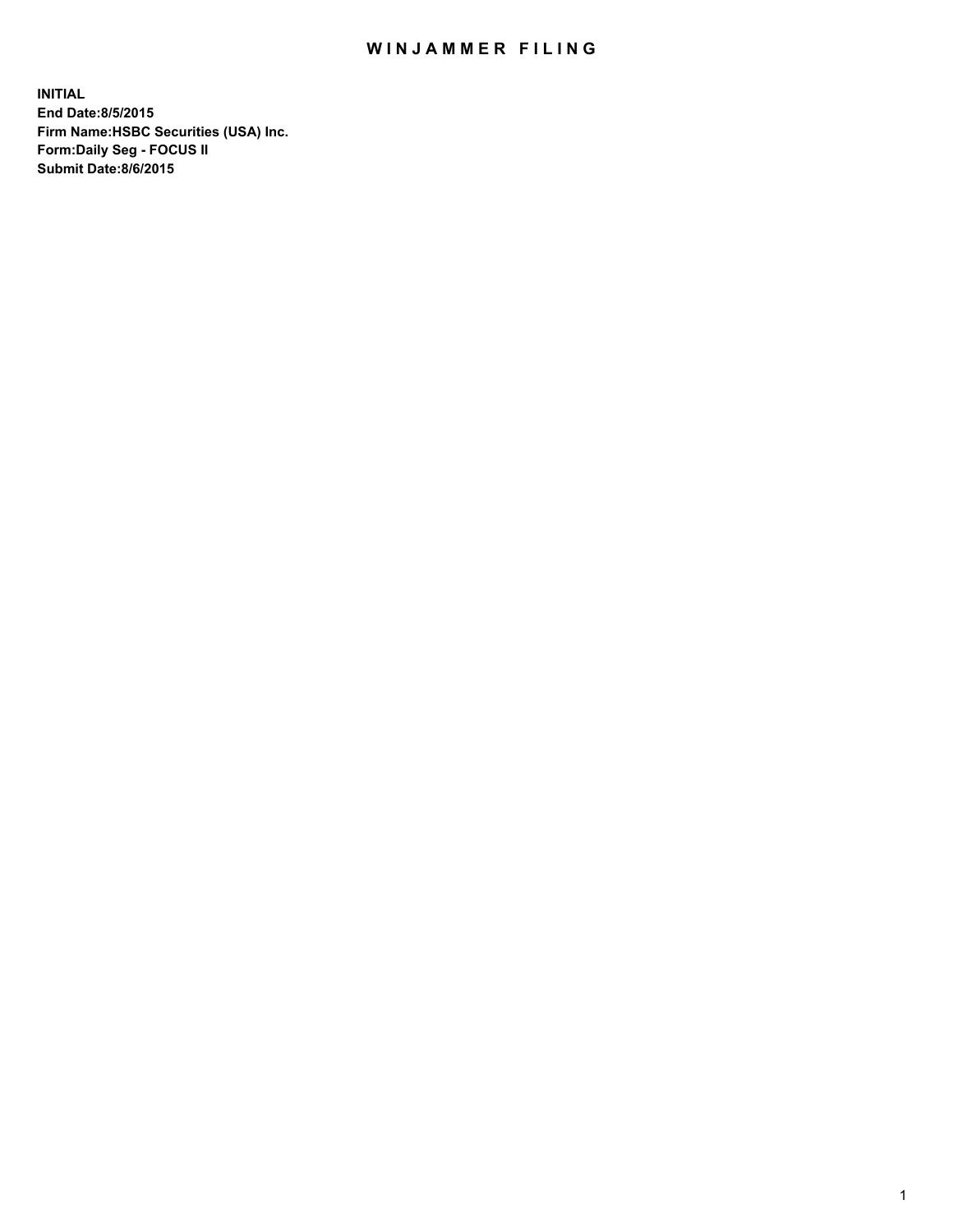## **INITIAL End Date:8/5/2015 Firm Name:HSBC Securities (USA) Inc. Form:Daily Seg - FOCUS II Submit Date:8/6/2015 Daily Segregation - Cover Page**

| Name of Company<br><b>Contact Name</b><br><b>Contact Phone Number</b><br><b>Contact Email Address</b>                                                                                                                                                                                                                         | <b>HSBC Securities (USA) Inc.</b><br><b>Steven Richardson</b><br>212-525-6445<br>steven.richardson@us.hsbc.com |
|-------------------------------------------------------------------------------------------------------------------------------------------------------------------------------------------------------------------------------------------------------------------------------------------------------------------------------|----------------------------------------------------------------------------------------------------------------|
| FCM's Customer Segregated Funds Residual Interest Target (choose one):<br>a. Minimum dollar amount: ; or<br>b. Minimum percentage of customer segregated funds required:% ; or<br>c. Dollar amount range between: and; or<br>d. Percentage range of customer segregated funds required between: % and %.                      | 50,000,000<br>00<br>0 <sub>0</sub>                                                                             |
| FCM's Customer Secured Amount Funds Residual Interest Target (choose one):<br>a. Minimum dollar amount: ; or<br>b. Minimum percentage of customer secured funds required:%; or<br>c. Dollar amount range between: and; or<br>d. Percentage range of customer secured funds required between:% and%.                           | 10,000,000<br>0 <sub>0</sub><br>0 <sub>0</sub>                                                                 |
| FCM's Cleared Swaps Customer Collateral Residual Interest Target (choose one):<br>a. Minimum dollar amount: ; or<br>b. Minimum percentage of cleared swaps customer collateral required:%; or<br>c. Dollar amount range between: and; or<br>d. Percentage range of cleared swaps customer collateral required between:% and%. | 70,000,000<br>0 <sub>0</sub><br>00                                                                             |

Attach supporting documents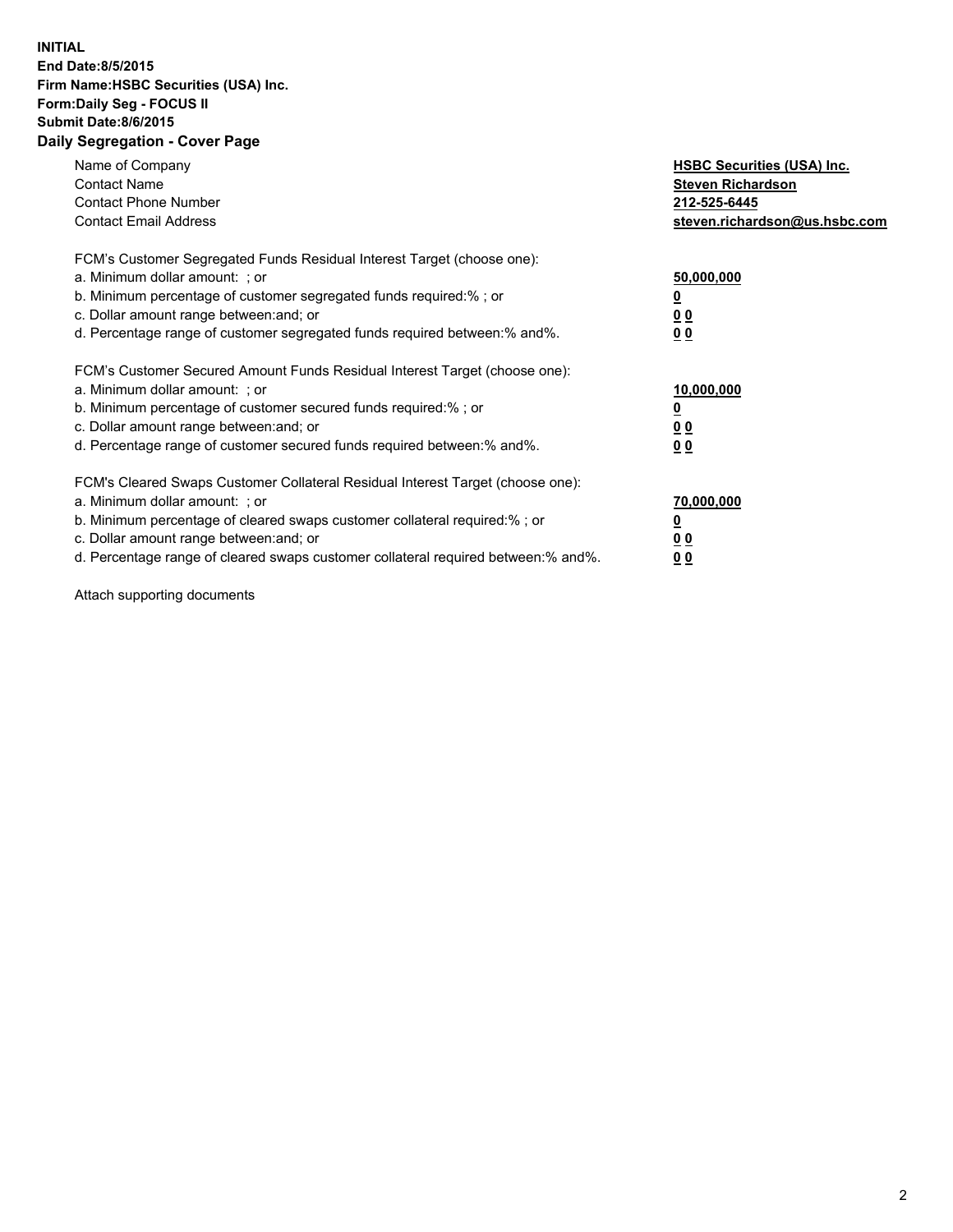**INITIAL End Date:8/5/2015 Firm Name:HSBC Securities (USA) Inc. Form:Daily Seg - FOCUS II Submit Date:8/6/2015 Daily Segregation - Secured Amounts** Foreign Futures and Foreign Options Secured Amounts Amount required to be set aside pursuant to law, rule or regulation of a foreign government or a rule of a self-regulatory organization authorized thereunder **0** [7305] 1. Net ledger balance - Foreign Futures and Foreign Option Trading - All Customers A. Cash **52,305,980** [7315] B. Securities (at market) **41,683,241** [7317] 2. Net unrealized profit (loss) in open futures contracts traded on a foreign board of trade **6,453,023** [7325] 3. Exchange traded options a. Market value of open option contracts purchased on a foreign board of trade **0** [7335] b. Market value of open contracts granted (sold) on a foreign board of trade **0** [7337] 4. Net equity (deficit) (add lines 1. 2. and 3.) **100,442,244** [7345] 5. Account liquidating to a deficit and account with a debit balances - gross amount **3,656,928** [7351] Less: amount offset by customer owned securities **-2,944,858** [7352] **712,070** [7354] 6. Amount required to be set aside as the secured amount - Net Liquidating Equity Method (add lines 4 and 5) **101,154,314** [7355] 7. Greater of amount required to be set aside pursuant to foreign jurisdiction (above) or line 6. **101,154,314** [7360] FUNDS DEPOSITED IN SEPARATE REGULATION 30.7 ACCOUNTS 1. Cash in banks A. Banks located in the United States **39,958,729** [7500] B. Other banks qualified under Regulation 30.7 **0** [7520] **39,958,729** [7530] 2. Securities A. In safekeeping with banks located in the United States **41,683,241** [7540] B. In safekeeping with other banks qualified under Regulation 30.7 **0** [7560] **41,683,241** [7570] 3. Equities with registered futures commission merchants A. Cash **0** [7580] B. Securities **0** [7590] C. Unrealized gain (loss) on open futures contracts **0** [7600] D. Value of long option contracts **0** [7610] E. Value of short option contracts **0** [7615] **0** [7620] 4. Amounts held by clearing organizations of foreign boards of trade A. Cash **0** [7640] B. Securities **0** [7650] C. Amount due to (from) clearing organization - daily variation **0** [7660] D. Value of long option contracts **0** [7670] E. Value of short option contracts **0** [7675] **0** [7680] 5. Amounts held by members of foreign boards of trade A. Cash **47,968,478** [7700] B. Securities **0** [7710] C. Unrealized gain (loss) on open futures contracts **6,453,023** [7720] D. Value of long option contracts **0** [7730] E. Value of short option contracts **0** [7735] **54,421,501** [7740] 6. Amounts with other depositories designated by a foreign board of trade **0** [7760] 7. Segregated funds on hand **0** [7765] 8. Total funds in separate section 30.7 accounts **136,063,471** [7770] 9. Excess (deficiency) Set Aside for Secured Amount (subtract line 7 Secured Statement Page 1 from Line 8) **34,909,157** [7380] 10. Management Target Amount for Excess funds in separate section 30.7 accounts **10,000,000** [7780] 11. Excess (deficiency) funds in separate 30.7 accounts over (under) Management Target **24,909,157** [7785]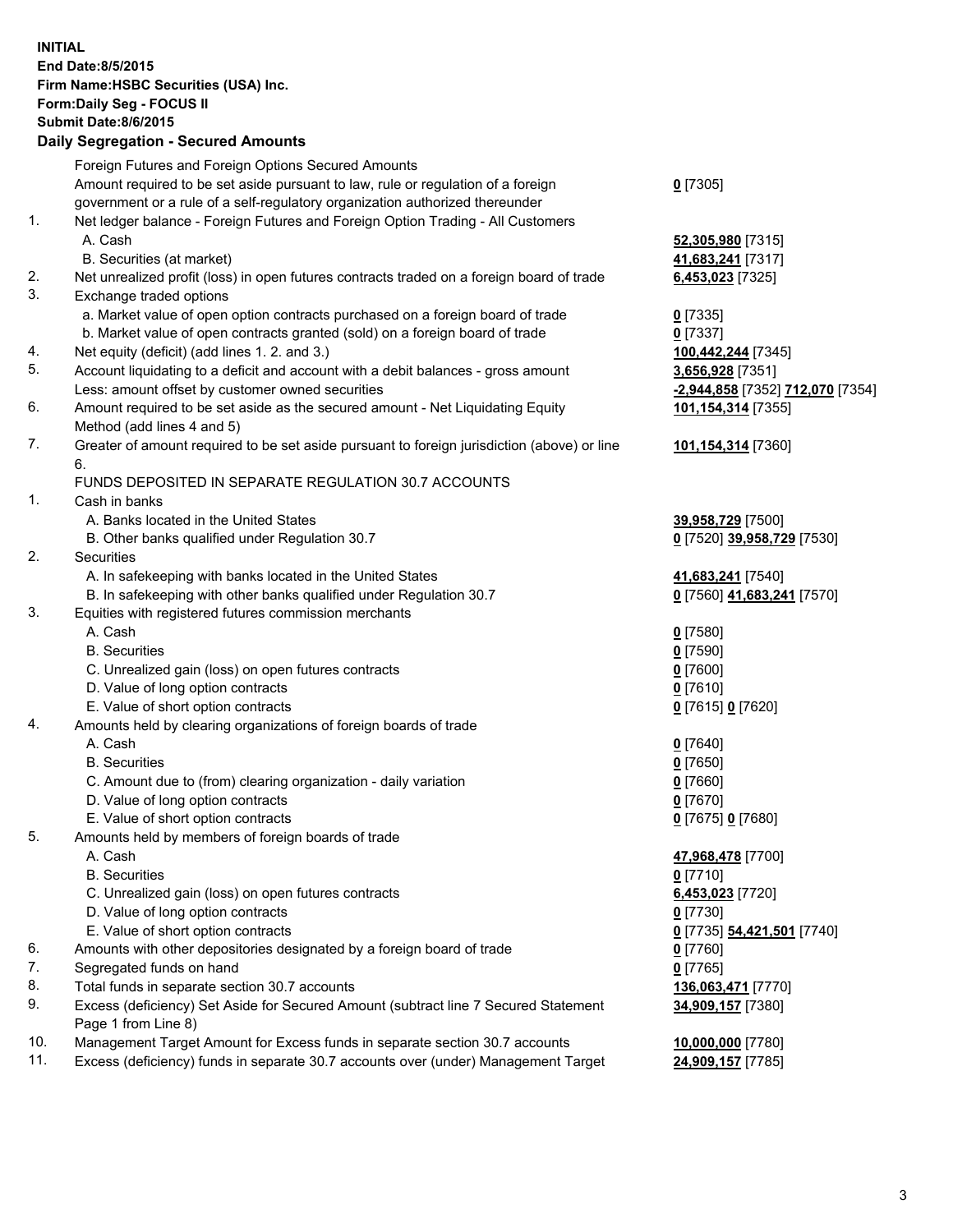| <b>INITIAL</b>                            | End Date: 8/5/2015                                                                  |                             |  |  |  |
|-------------------------------------------|-------------------------------------------------------------------------------------|-----------------------------|--|--|--|
| Firm Name: HSBC Securities (USA) Inc.     |                                                                                     |                             |  |  |  |
| Form: Daily Seg - FOCUS II                |                                                                                     |                             |  |  |  |
| <b>Submit Date:8/6/2015</b>               |                                                                                     |                             |  |  |  |
| Daily Segregation - Segregation Statement |                                                                                     |                             |  |  |  |
|                                           | SEGREGATION REQUIREMENTS(Section 4d(2) of the CEAct)                                |                             |  |  |  |
| 1.                                        | Net ledger balance                                                                  |                             |  |  |  |
|                                           | A. Cash                                                                             | 190,082,713 [7010]          |  |  |  |
|                                           | B. Securities (at market)                                                           | 720,502,032 [7020]          |  |  |  |
| 2.                                        | Net unrealized profit (loss) in open futures contracts traded on a contract market  | 174,610,129 [7030]          |  |  |  |
| 3.                                        | Exchange traded options                                                             |                             |  |  |  |
|                                           | A. Add market value of open option contracts purchased on a contract market         | 110,733,864 [7032]          |  |  |  |
|                                           | B. Deduct market value of open option contracts granted (sold) on a contract market | -7,871,380 [7033]           |  |  |  |
| 4.                                        | Net equity (deficit) (add lines 1, 2 and 3)                                         | 1,188,057,358 [7040]        |  |  |  |
| 5.                                        | Accounts liquidating to a deficit and accounts with                                 |                             |  |  |  |
|                                           | debit balances - gross amount                                                       | 8,724,136 [7045]            |  |  |  |
|                                           | Less: amount offset by customer securities                                          | -8,724,061 [7047] 75 [7050] |  |  |  |
| 6.                                        | Amount required to be segregated (add lines 4 and 5)                                | 1,188,057,433 [7060]        |  |  |  |
|                                           | FUNDS IN SEGREGATED ACCOUNTS                                                        |                             |  |  |  |
| 7.                                        | Deposited in segregated funds bank accounts                                         |                             |  |  |  |
|                                           | A. Cash                                                                             | 236,999,251 [7070]          |  |  |  |
|                                           | B. Securities representing investments of customers' funds (at market)              | $0$ [7080]                  |  |  |  |
|                                           | C. Securities held for particular customers or option customers in lieu of cash (at | 131,473,240 [7090]          |  |  |  |
|                                           | market)                                                                             |                             |  |  |  |
| 8.                                        | Margins on deposit with derivatives clearing organizations of contract markets      |                             |  |  |  |
|                                           | A. Cash                                                                             | 26,549,938 [7100]           |  |  |  |
|                                           | B. Securities representing investments of customers' funds (at market)              | 149,527,500 [7110]          |  |  |  |
|                                           | C. Securities held for particular customers or option customers in lieu of cash (at | 589,028,792 [7120]          |  |  |  |
|                                           | market)                                                                             |                             |  |  |  |
| 9.                                        | Net settlement from (to) derivatives clearing organizations of contract markets     | <u>-17,109,804</u> [7130]   |  |  |  |
| 10.                                       | Exchange traded options                                                             |                             |  |  |  |
|                                           | A. Value of open long option contracts                                              | 110,733,864 [7132]          |  |  |  |
|                                           | B. Value of open short option contracts                                             | -7,871,380 [7133]           |  |  |  |
| 11.                                       | Net equities with other FCMs                                                        |                             |  |  |  |
|                                           | A. Net liquidating equity                                                           | 62,900,047 [7140]           |  |  |  |
|                                           | B. Securities representing investments of customers' funds (at market)              | <u>0</u> [7160]             |  |  |  |
|                                           | C. Securities held for particular customers or option customers in lieu of cash (at | $0$ [7170]                  |  |  |  |
|                                           | market)                                                                             |                             |  |  |  |
| 12.                                       | Segregated funds on hand                                                            | $0$ [7150]                  |  |  |  |
| 13.                                       | Total amount in segregation (add lines 7 through 12)                                | 1,282,231,448 [7180]        |  |  |  |
| 14.                                       | Excess (deficiency) funds in segregation (subtract line 6 from line 13)             | 94,174,015 [7190]           |  |  |  |
| 15.                                       | Management Target Amount for Excess funds in segregation                            | 50,000,000 [7194]           |  |  |  |

16. Excess (deficiency) funds in segregation over (under) Management Target Amount Excess

**44,174,015** [7198]